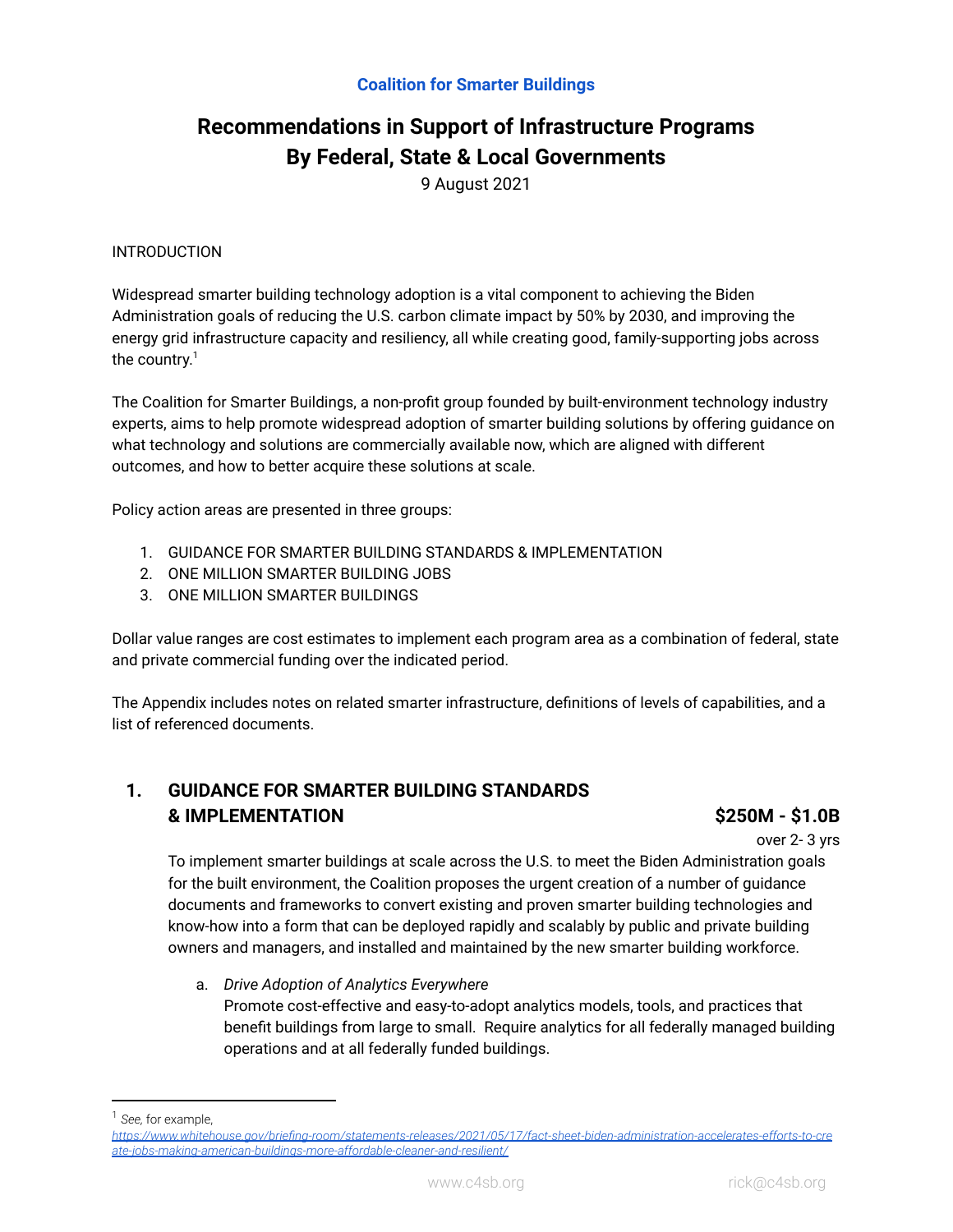b. *Promote Information Interoperability*

Assign NIST to create a System Interoperability Framework to facilitate trustworthy, secure system interoperability for large and small buildings, at scale.

### c. *Standardize Public Disclosure*

Create guidance and requirements of a public reporting mechanism for building carbon impact, energy use, healthy indoor environments, and other key performance indicators.

- d. I*mprove Financial and Accounting Rules* Improved accounting rules that would help incentivize a shift of smart building investments to CapEx, while driving measurable performance during OpEx, enabling operational savings be converted into continued investment in maintenance and other actions as determined by the analytics systems.
- e. *Roll Out/Deployment Guidance*

Streamline federal funding mechanisms to speed up the flow of dollars and reach higher adoption sooner, consistent with goals of… "data everywhere", "grid-connected everywhere" and "analytics everywhere." Mandate in procurement rules and solicitations that Federal funds be used for new buildings, major renovations, and operating support, only if guidance is adhered to.

# **2. ONE MILLION SMARTER BUILDING JOBS \$500M - \$3.5B**

over 3-5 years

The deployment of smarter building technologies requires a workforce capable of designing, implementing, and maintaining information systems able to monitor and manage energy efficiency, occupant health, and performance. These are specific sets of skills that currently do not exist at any large scale. The Coalition proposes the focus on the following:

- a. *Increase the # of qualified workers: 1 million smarter building jobs* Create the Smart Building Corps (as part of the Climate Corps), offer training scholarships, subsidize apprenticeships, and work alongside labor and industry to promote smart building jobs.
- b. *Invest in training infrastructure: Target 250k training slots/year*. Invest in identifying, setting up and expanding, and developing broader curricula for smart building training programs across the country, based at community colleges, higher ed institutions, and union and industry training centers.
- c. *Increase the # of trainers and mentors: Target 5k trainers and 100k mentors.* Develop incentives and outreach to experienced industry veterans and cross-over talent to teach at training programs and mentor in the field, from design to sales to installation to operations.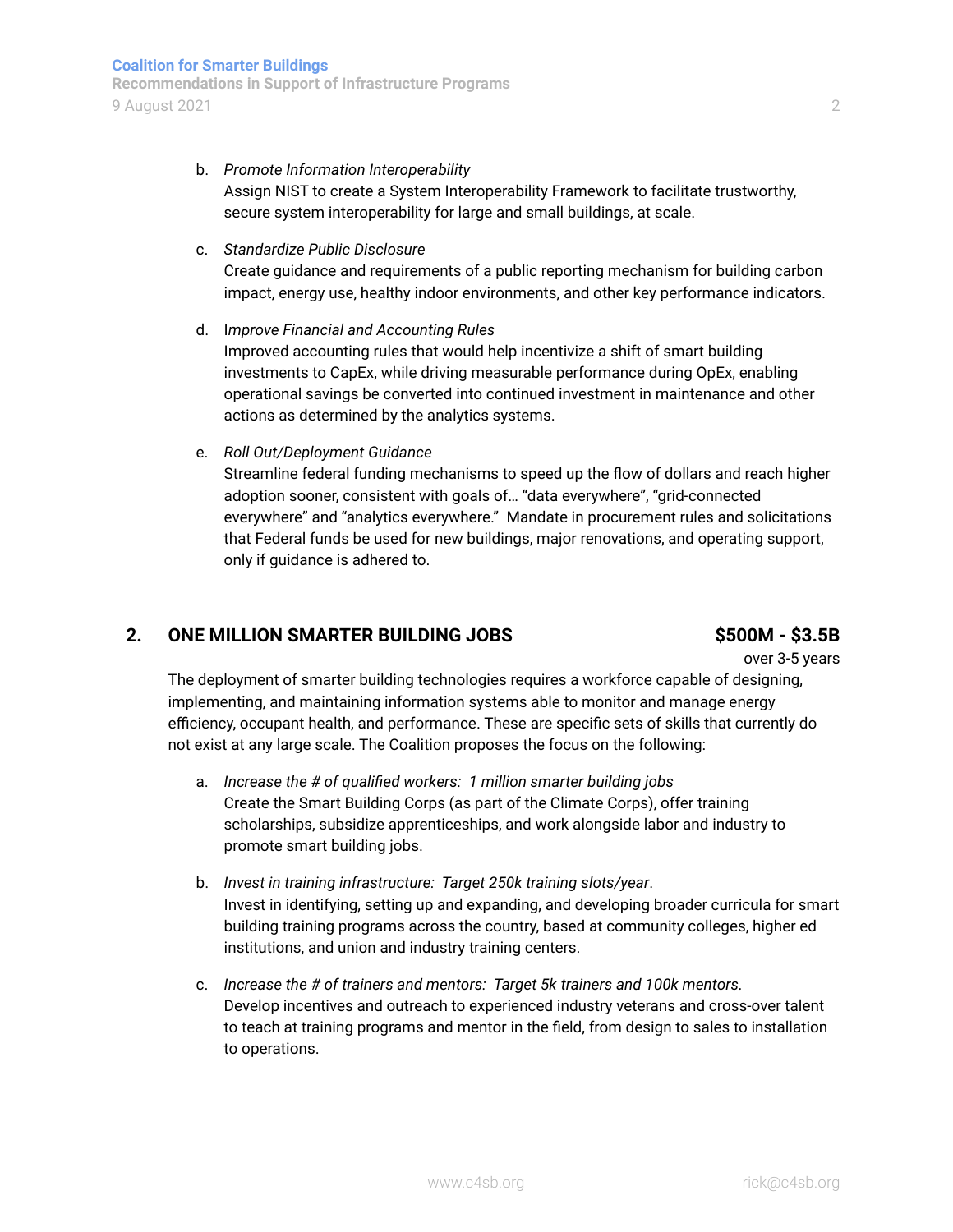**Recommendations in Support of Infrastructure Programs** 9 August 2021 3

# **3. ONE MILLION SMARTER BUILDINGS \$50B - \$256B**

over 3-5 years

Context: U.S. commercial building stock is 5.9M buildings (97B SF) (2018) Estimated # without "smarter" systems: <sup>2</sup> 5.4M buildings (80B SF) (81% of GSF) U.S. residential building stock is 141M housing units $3(2020)$ 

A successful and rapid deployment of smarter building technologies has to be guided by a thoughtful understanding of building types, benefits, and barriers to natural adoption. Incentivized adoption strategies outlined below are designed to change the *status quo* CapEx-only motivation, into a balance of CapEx investment (stimulus) measured against continued OpEx performance metrics to continue making the building smarter by the timely use of analytics recommendations and implementing necessary maintenance that results in both societal benefits as well as an increase in asset value for the building owners.

We emphasize that federal and state spending can stimulate significant adoption of smarter buildings through direct investment, incentives, mandated "smarter" performance, operations, disclosure and M&V. Additionally tax credits or deductions should be adopted to further incentivize the acquisition of smart building solutions such as grid-interactive efficient technologies.

HOW SMART? If a building with no smart components or operations is "Level 0," then buildings can be thought of as getting smarter when they add capabilities for: independent M&V (L1), continuous remote management (L2), interacting with the grid (L3), enabling multiple systems and apps to interoperate (L4), and operating autonomously (L5). See appendix for more detail on "Five Levels to Make Buildings Smarter."

# a. *Target 1 Million Smarter Buildings*

20% of U.S. commercial building stock in 3 years (2025). The first big step to reaching 90% of buildings in eight years (2030). Options:

| Ĺ.   | Outfit 1M blgs to L1: Independent M&V:                                  | $20\%$ of GSF = \$2.2B |
|------|-------------------------------------------------------------------------|------------------------|
| ii.  | Outfit 1M blgs to L2: Continuous Remote Mngt:                           | 20% of GSF = \$15B     |
| iii. | Outfit 1M blgs to L3: Grid-Interactive Blgs:                            | 20% of GSF = \$28B     |
| iv.  | Outfit 1M blgs to L4: Multi-System Interactive Blgs: 20% of GSF = \$49B |                        |
| V.   | Outfit 1M blgs, to a mix of L1 to L4:                                   | $20\%$ of GSF = \$25B  |

- b. *Require all commercial buildings > a certain size be Grid-Interactive* Grid-Interactive buildings (Level 3 Smart Buildings) reduce overall loads and improve grid resiliency. Require enrollment in utility Demand Response programs. Would apply to all commercial buildings, including federal, state & local government, and private. Options:
	- i. All blgs  $> 10K$  SF, Outfit to L3 = 80% of GSF: \$114B
	- ii. All blgs > 25K SF, Outfit to L3 =  $64\%$  of GSF:  $$90B$
	- iii. All blgs > 50K SF, Outfit to  $L3 = 51\%$  of GSF: \$72B
	- iv. All blgs > 100K SF, Outfit to L3 = 35% of GSF: \$50B

<sup>&</sup>lt;sup>2</sup> In this summary, "smarter" means capable of at least owner/operator-accessible, independent monitoring and verification. See Appendix: HOW SMART? for definitions.

 $3$  The scope of this paper does not include residential buildings other than multi-family buildings > 3 stories and federally owned military housing.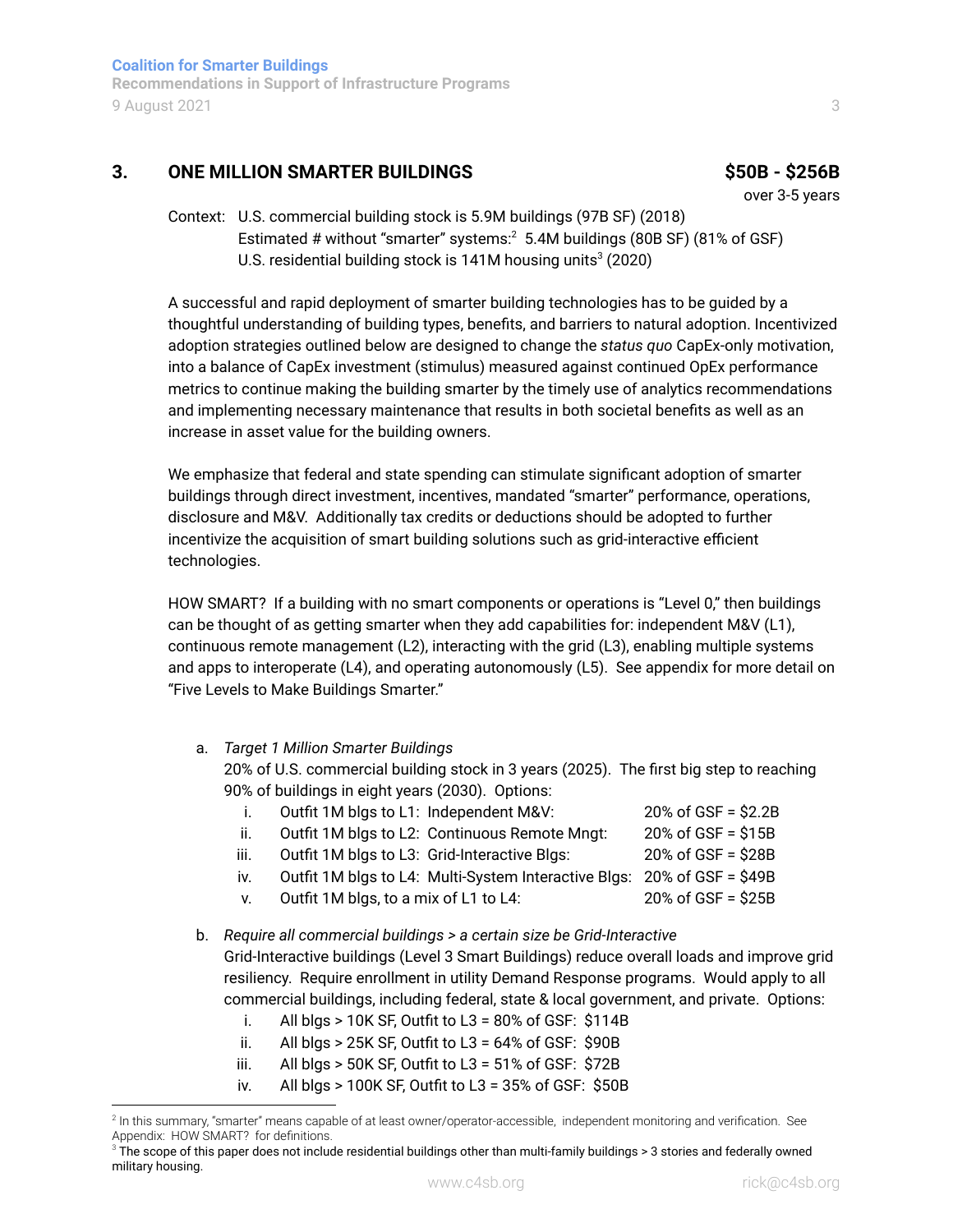- c. *Mandate Monitoring-Based Operations for All (applicable) Federal Buildings* Federal buildings can operate more efficiently if managed using real-time, data-connected information systems. This would save the federal government money, serve as a model for what's possible, and drive market adoption as federal suppliers raise the quality of their product and service offerings to meet contract requirements (capabilities they then can offer to other building owners). Options:
	- i. Outfit to L1: Independent M&V: 75% of Federal buildings = \$300M
	- ii. Outfit to L2: Continuous Remote Mngt: 75% of Federal buildings = \$2.0B
	- iii. Outfit to L4: Multi-System Interactive Blgs: 50% of Federal buildings = \$4.2B
- d. *Require Analytics in all federally funded Energy Service Performance Contracts (ESPCs)* ESPCs are commonly used to outsource facilities management in federal and other buildings. Requiring federally-funded suppliers of ESPCs to use and share analytics would drive higher performance and ensure verification. Assuming ESPCs are used at 5% of federal GSF, the options would be:
	- i. Outfit to L2: Continuous Remote Mngt: 5% of Federal buildings = \$125M
	- ii. Outfit to L4: Multi-System Interactive Blgs: 5% of Federal buildings = \$400M
- e. *Fund all (qualifying) DOE FOA-2206 Connected Communities Projects* Fund as many as possible of these (multi-building) projects, which include a mix of public and private buildings. There are 225+ projects already proposed to DOE. Fund all the ones that qualify as L3: Grid-Connected to L4: Multi-System Interactive Blgs, @ \$5M each (+10% admin costs). Options:
	- i. Fund 100 projects: \$550M
	- ii. Fund 200 projects: \$1.1B
- *f. Fund Pilot DOE FOA: Autonomous Buildings Challenge* Fully autonomous operations for buildings is an aspirational goal still in its infancy. A funding opportunity focused on defining the requisite equipment, systems, and operations would inform the market and generate a pull towards what's possible for fully autonomous buildings. Options:
	- i. Fund 5 projects: \$52M
	- ii. Fund 20 projects: \$210M

### **APPENDIX:**

A. SMARTER BUILDINGS SUPPORT SMARTER INFRASTRUCTURE

Making buildings smarter is a requirement to making infrastructure and the entire built environment smarter. A smarter city needs smarter buildings. A smarter grid needs smarter buildings. Smarter renewable energy resources need to be connected to smarter buildings. Further, the technology and processes that make buildings smarter can be applied to all built environments, including smart cities, roads, and bridges, water systems, the electric grid, hi-speed broadband, and others.